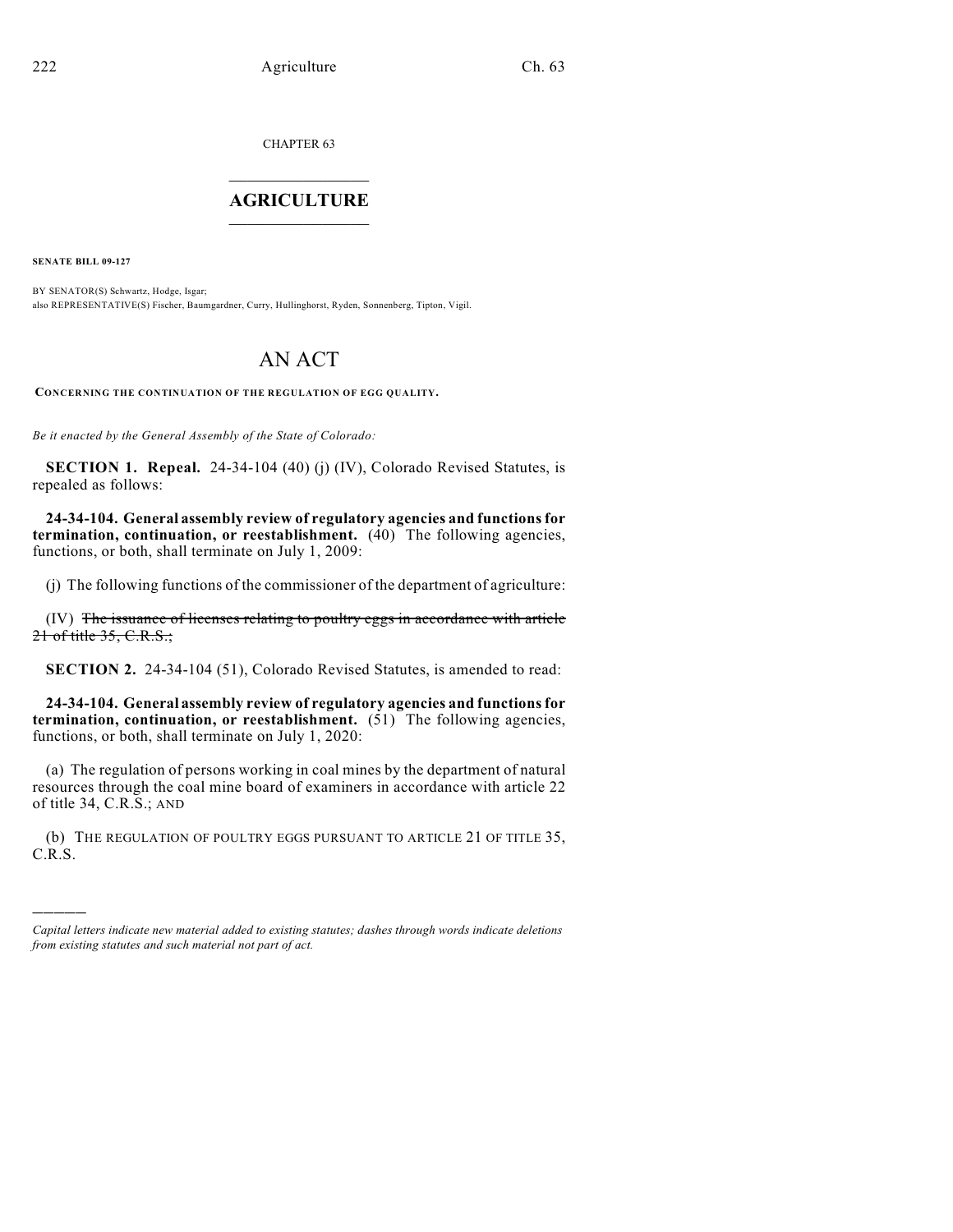**SECTION 3.** 35-21-108, Colorado Revised Statutes, is amended to read:

**35-21-108. Repeal of sections - review of functions.** Sections 35-21-104 and 35-21-107 (2) are repealed, effective July 1, 2009 2020. Prior to such repeal, the licensing functions of the department shall be reviewed as provided for in section 24-34-104, C.R.S.

**SECTION 4. Repeal.** 35-21-101 (12), (18), and (19), Colorado Revised Statutes, are repealed as follows:

**35-21-101. Definitions.** As used in this article, unless the context otherwise requires:

(12) The terms "gross sales" and "total annual gross sales of the establishment" are synonymous and when used for license fee classification purposes mean the gross sales of all items including poultry eggs, sold annually as reported to the department of revenue, but does not include gasoline sales.

(18) "Retailer" means any person buying eggs and selling directly to consumers.

(19) "Wholesaler" means any person buying eggs from producers, truckers, or other wholesalers and selling to retailers, restaurants, manufacturers, or other wholesalers.

**SECTION 5.** 35-21-104 (1), (4) (a), and (4) (b), Colorado Revised Statutes, are amended to read:

**35-21-104. Licenses - application - fees - rules.** (1) Every person buying poultry eggs for resale or selling poultry eggs within this state shall obtain on or before July 1 of each year, from the department a retailer's or wholesaler's DEALER'S license for each place where such business is conducted. A license is not transferable. and expires on June 30 of each year THE LICENSE SHALL EXPIRE AND MAY BE RENEWED IN ACCORDANCE WITH RULES PROMULGATED BY THE COMMISSIONER. No reduction of license fee may be made for a fractional part of a year.

(4) (a) The license categories for retailers are based on the total annual gross sales, excluding the sale of gasoline, of the establishment for the previous calendar year, as reported to the department of revenue. In the case of chain stores, the license category is based on total annual gross sales, excluding the sale of gasoline, of individual stores for the previous calendar year as reported by the home office of such chain to the department. Notwithstanding any provision of this paragraph (a) to the contrary, a retailer who has not been engaged in business during the previous calendar year shall obtain a Class I retailer license during the calendar year in which it begins or resumes operation. Fees for each license category shall be as established by the agricultural commission. Retail classes are as follows:

Class I. Retailer - Gross sales up to and including \$50,000.

Class II. Retailer - Over \$50,000 to and including \$100,000 gross sales.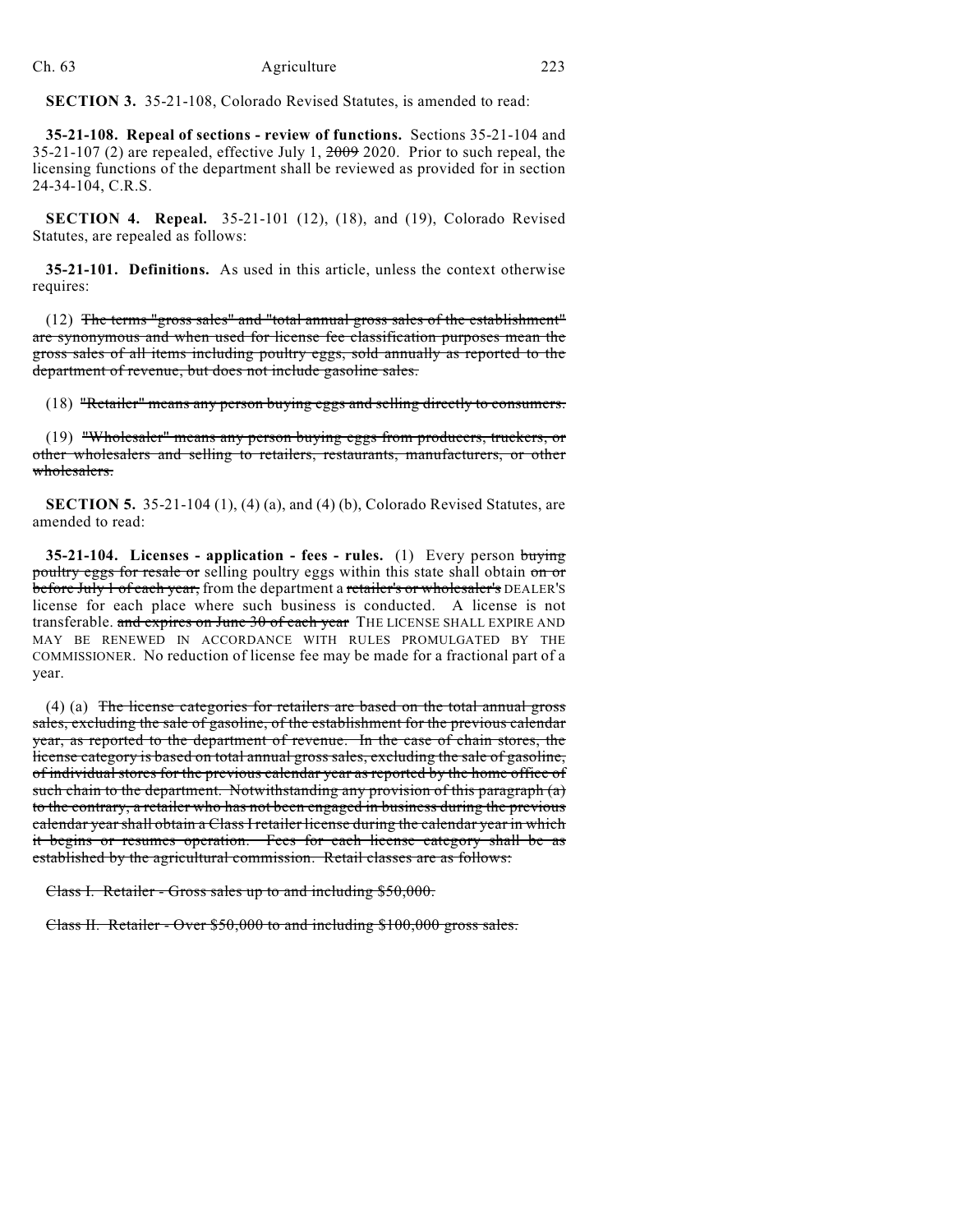Class III. Retailer - Over \$100,000 to and including \$200,000 gross sales.

Class IV. Retailer - Over \$200,000 to and including \$500,000 gross sales.

Class V. Retailer - Over \$500,000 gross sales.

(b) (I) The license categories for wholesalers are SHALL BE ESTABLISHED BY RULE BY THE COMMISSIONER based on the average number of cases of eggs (thirty dozen per case) sold per week during the previous year; except that a wholesaler who has not been engaged in business during the previous calendar year shall obtain a Class I wholesaler license during the calendar year in which it begins or resumes operation TWELVE MONTHS.

(II) THE COMMISSION MAY ESTABLISH A LATE FEE FOR A LICENSE RENEWED AFTER IT HAS EXPIRED.

(III) Fees for each license category shall be as established by the agricultural commission.

(IV) The applicant for a wholesale license shall keep such records as may be necessary to indicate accurately the quantity of eggs sold per week during the year and shall allow the commissioner to examine these records in determining the quantity of eggs sold. A wholesaler LICENSEE shall retain such records of quantity sold for a period of two years. The wholesale classes are as follows:

Class I. Wholesaler - Up to and including 50 cases per week.

Class II. Wholesaler - Over 50 cases to and including 100 cases per week.

Class III. Wholesaler - Over 100 cases to and including 250 cases per week.

Class IV. Wholesaler - Over 250 cases to and including 750 cases per week.

Class V. Wholesaler - Over 750 cases per week.

**SECTION 6.** 35-21-105, Colorado Revised Statutes, is amended to read:

**35-21-105. Exemption.** Any person who produces and sells only at retail less than two hundred fifty dozen eggs per month shall be exempted from all provisions of this article; EXCEPT THAT SUCH A PRODUCER MAY APPLY FOR A DEALER'S LICENSE AND, UPON COMPLIANCE WITH THIS ARTICLE, BE ISSUED A DEALER'S LICENSE.

**SECTION 7.** 35-21-101 (1), (4), (6), (10), and (11), Colorado Revised Statutes, are amended to read:

**35-21-101. Definitions.** As used in this article, unless the context otherwise requires:

(1) "Candling" means examining the interior of an egg by use of transmitted light using a standard commercial candler SUFFICIENT TO VIEW THE INTERIOR OF THE EGG.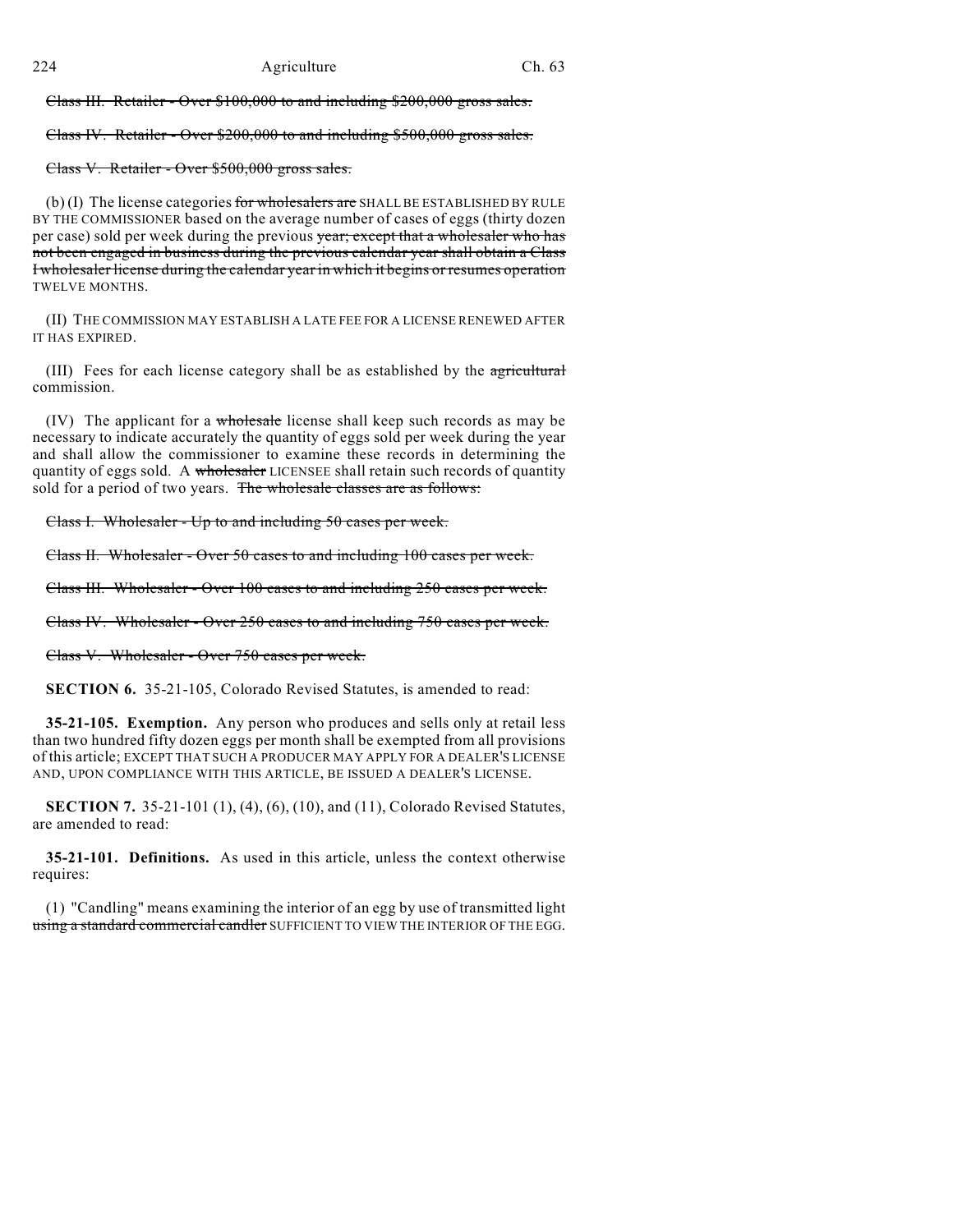(4) "Consignment receiver" means any person receiving eggs from producers for the account of the first receiver.

(6) "Dealer" means any person who is not a producer and who is engaged in buying, selling, or buying and selling eggs.

(10) "First receiver" means the first person who pays the producer for eggs.

(11) "Frozen eggs" means egg meats in solid frozen state, in whole, yolks, whites, or any mixture thereof, or in combination with other edible products.

**SECTION 8.** 35-21-102 (1) and (3), Colorado Revised Statutes, are amended to read:

**35-21-102. Importation, classification, and grades.** (1) With the exception of those eggs consigned from the producer of the eggs directly to a first receiver in Colorado for candling and grading, All shell eggs transported into this state shall first be candled and shall be edible as defined in section 35-21-101, and all such eggs shall be accompanied by an invoice or bill of lading certifying that this candling has been done. Before being sold in Colorado, all eggs, AND shall be CANDLED AND graded into Colorado consumer grades.

(3) The department is authorized to inspect all frozen eggs, egg solids, or any egg products imported into this state. The regulations governing the grading and inspection of frozen eggs, egg solids, and egg products, adopted by the United States department of agriculture, are adopted as the regulations governing the grading and inspection of frozen eggs, egg solids, and egg products sold in this state.

**SECTION 9.** 35-21-103 (2), Colorado Revised Statutes, is amended to read:

**35-21-103. Eggs to be candled - refrigeration - transportation.** (2) All eggs shall be kept under adequate refrigeration. from the time they are first received from the producer until sold to the consumer. This THE refrigeration shall be such that the temperature of the eggs does not exceed the temperature established in rules adopted by the commission COMMISSIONER pursuant to section 35-21-106 (1).

**SECTION 10. Repeal.** 35-21-104 (4) (e), Colorado Revised Statutes, is repealed as follows:

**35-21-104. Licenses - application - fees.** (4) (e) Any person operating retail delivery trucks or other vehicles and selling eggs from such trucks or vehicles to the consumer shall obtain a Class I retailer license for each vehicle so used.

**SECTION 11. Repeal.** 35-21-103 (1), Colorado Revised Statutes, is repealed as follows:

**35-21-103. Refrigeration - transportation.** (1) Every person buying shell eggs from producers for resale shall candle and grade the eggs according to United States department of agriculture standards, grades, and weight classes for shell eggs. The candling and grading required by this subsection (1) shall be done in the presence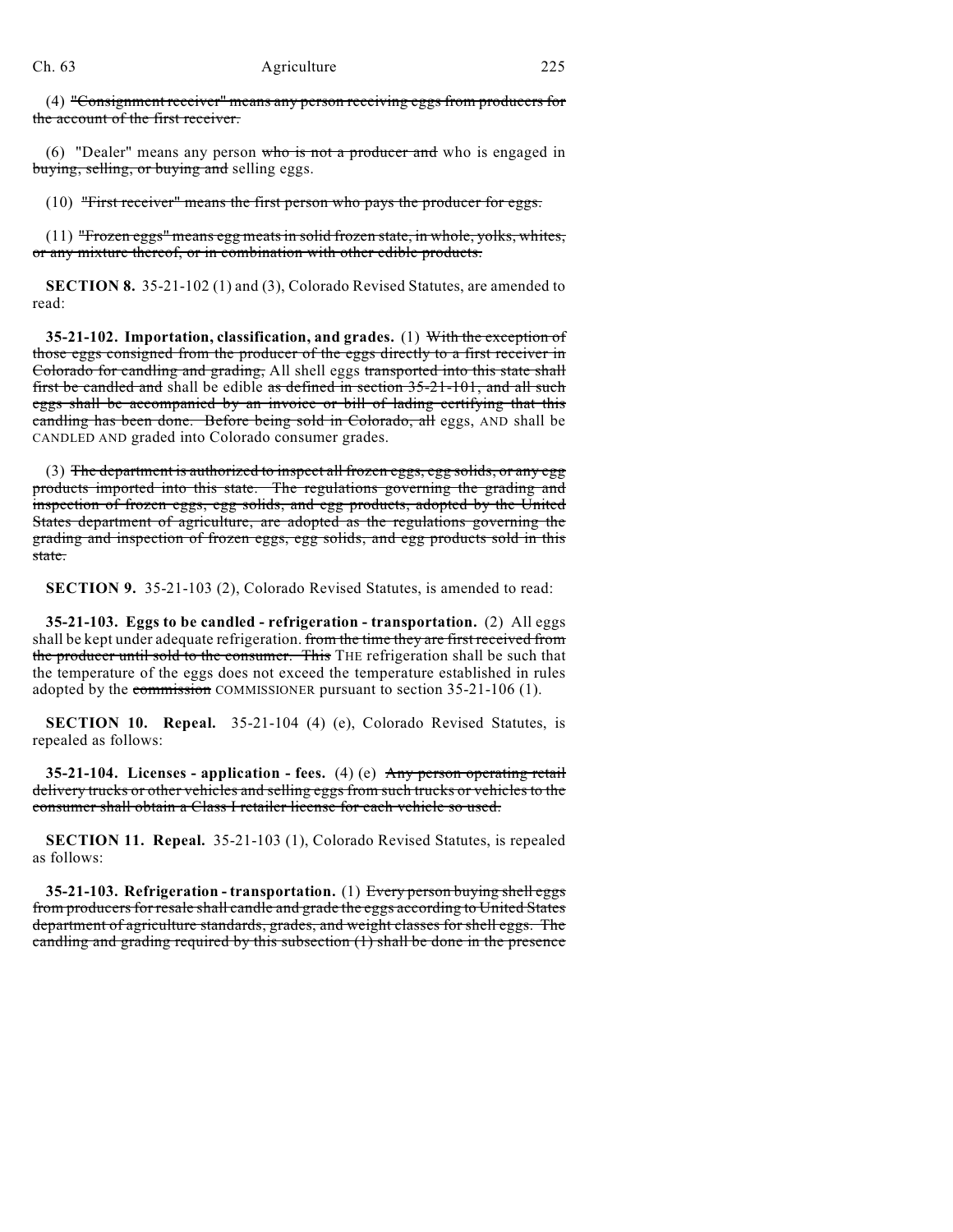of the producer if the producer so requests. In buying eggs for resale or selling eggs, no person shall give or take a greater or less deduction for eggs rejected as unfit for food or a lower grade than the actual loss or grade which has been determined by the careful examination of the same.

**SECTION 12.** 35-21-103 (3), Colorado Revised Statutes, is amended to read:

**35-21-103. Eggs to be candled - refrigeration - transportation.** (3) Every vehicle used to transport eggs from a producer to any dealer, processing plant, or retailer shall be maintained in a sanitary condition and shall be enclosed to protect eggs from extreme heat or cold.

**SECTION 13.** 35-21-104 (3) (d) and (3) (e), Colorado Revised Statutes, are amended, and the said 35-21-104 (3) is further amended BY THE ADDITION OF THE FOLLOWING NEW PARAGRAPHS, to read:

**35-21-104. Licenses - application - fees.** (3) An application for a license shall state:

(d) The location of the business; and

(e) The telephone number  $\overline{if}$  any. OF THE BUSINESS;

(f) ANY OWNERSHIP INFORMATION CONCERNING THE APPLICATION THAT THE COMMISSIONER MAY REQUIRE; AND

(g) ANY CONTACT INFORMATION THAT THE COMMISSIONER MAY REQUIRE.

**SECTION 14.** 35-21-106 (1), Colorado Revised Statutes, is amended to read:

**35-21-106. Rules - commissioner to enforce - procedure.** (1) The commission COMMISSIONER is authorized to formulate such rules relating to LICENSING, TRANSPORTING, PROCESSING, labeling, sale, storage, inspection, and record-keeping as it THE COMMISSIONER may deem proper and necessary for the furtherance and enforcement of this article. Such rules shall be promulgated in accordance with article 4 of title 24, C.R.S.

**SECTION 15.** 35-21-106 (2) (a), Colorado Revised Statutes, is amended to read:

**35-21-106. Rules - commissioner to enforce - procedure.** (2) (a) The commissioner is responsible for enforcing this article. The commissioner or the commissioner's designee shall have access during regular business hours to those places of business and those business PREMISES, FACILITIES, VEHICLES, AND records pertinent to activities regulated under this article.

**SECTION 16. Effective date - applicability.** This act shall take effect July 1, 2009, and shall apply to applications made and licenses issued or renewed on or after said date.